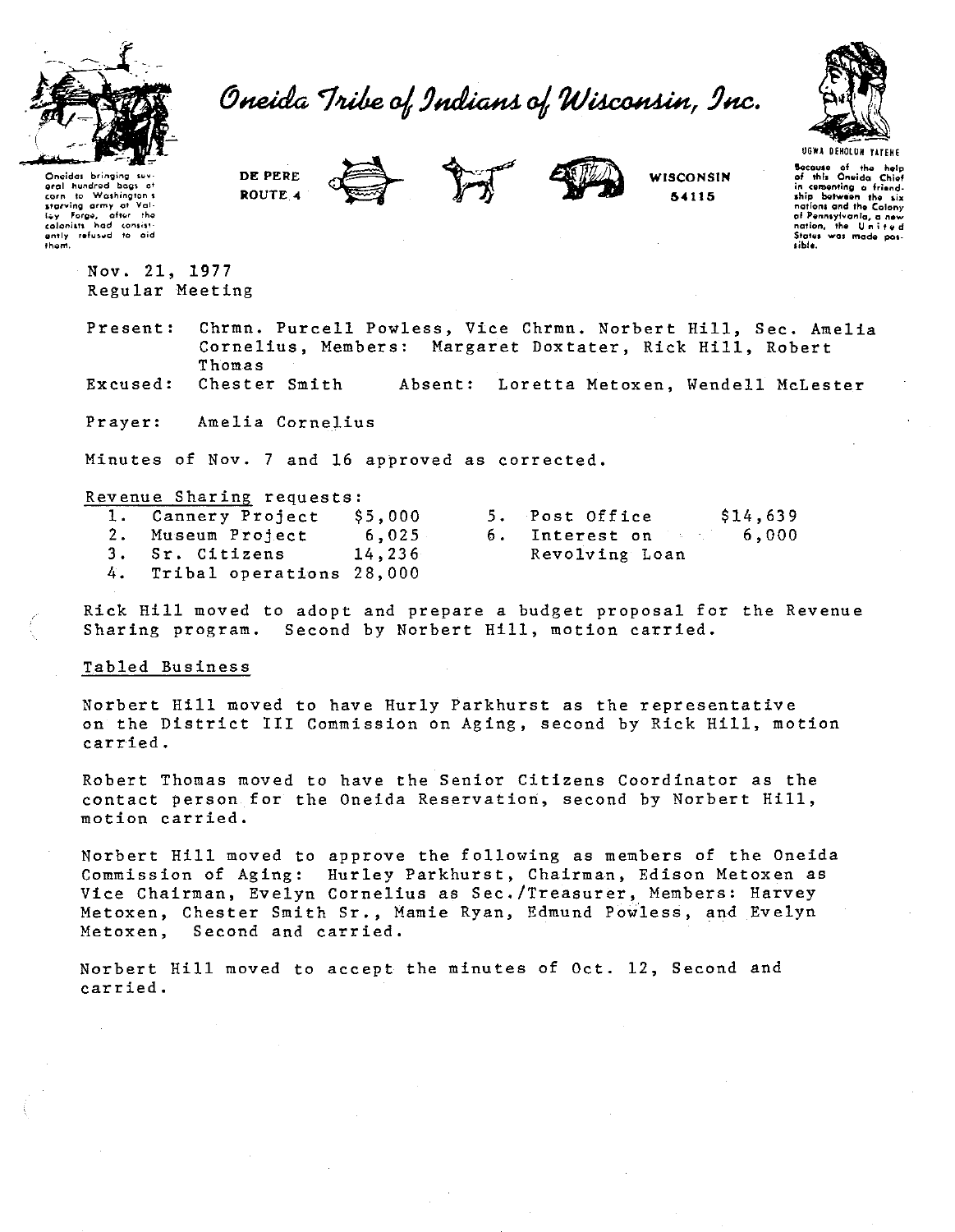Nov. 21, 1977 Regular Heeting p. 2

Land Committee Norbert Hill moved to place the minutes of Oct. 21, 7, 22, and 15 on file for review. Second by Robert Thomas, motion carried.

Amelia Cornelius moved to have the 701 program be responsible for the development of the Margaret Summers property cooperatively with the other tribal programs. Second by Robert Thomas, motion carried.

···~·

Rick Hill moved to add Carl Parker to the well and spetic list, second by Amelia Cornelius, motion carried.  $\simeq$ pt: $\backsim$ 

Personnel Secletion Committee

 $T$ rainer 1. Language Trianees: Margaret Doxtater moved to approve the recommedation of Génny Gollnick and Daisy Christjohn as the Language Trainees, Second by Amelia Cornelius, motion carried.

2. Community Development Director: Norbert Hill moved to accept Carl Raamuasen aa the director, second by Margaret Doxtater, motion carried.

#### Law Clerks

Margaret Doxtater moved to adopt Reso.  $11-21-77-A$  for pursing complaint against the Seminary by the BIA, Second by Robert Thomas, motion carried.

Norbert Hill moved to adopt Reso. 11-21-77-B for funds for the Title \$earch program, second by Rick Hill, motion carried.

#### OTDC

Discussion on problem with unpaid bills. Rick Hill moved to have the new president Ernie Stevens investigate rumors and complaints and to report to the Business Committee on Dec. 19, Second by Robert Thomas, motion carried.

Margaret Doxtater moved to request copies of the minutes of OTDC by  $\rightarrow$ Wed. Second hy Robert Thomas, motion carried.

Request also for 10-5 inspection reports.

# Industrial Development

Rick Hill moved to accept request for a 6 week leave of assence for secretary Corolyn Skenandore, motion carried.

Norbert Hill moved to approve the request for JoAnn Skenandore to the temporary secretary for Carl Smith, second by Rick Hill, motion carried.

Norbert Hill moved to accept the report, second by Robert Thomas, motion carried.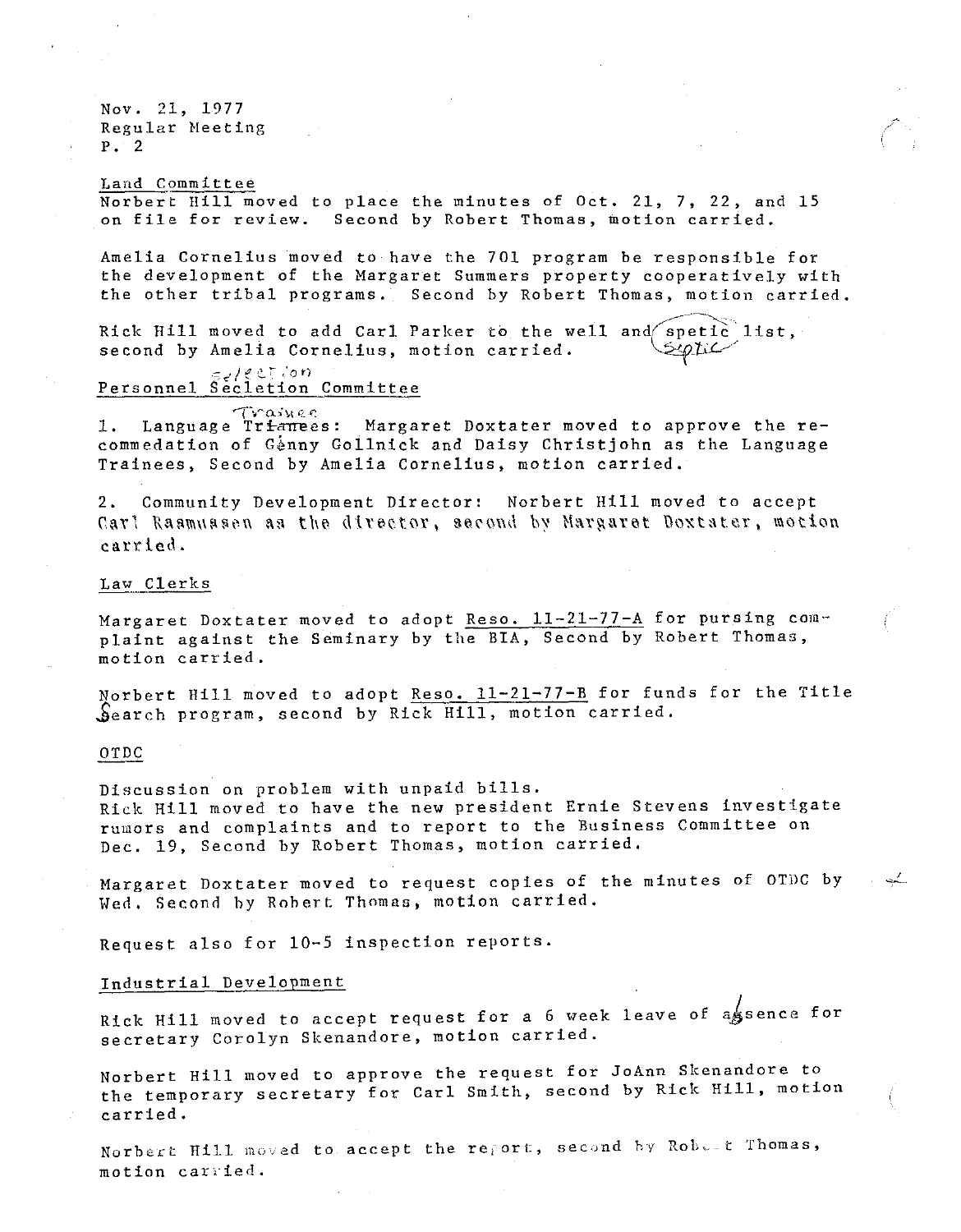# Amelia Cornelius moved to accept the pre-application of EDA for the Paper Forms building in the amount of \$1,500,000. Second by Robert Thomas, motion carried.

Norbert Hill moved to adopt Res. 11-21-77-C to direct Law Clerks to draft a Charter and ByLaws for the Oneida Paper Forms Corporation, second and carried.

## Education

Robert Thomas moved not to pay the expenses for Dean Smith to attend the Solar Energy Training. Second by Amelia Cornelius, motion carried.

Vancancy on Ed. Board. Robert Thomas moved to have the nominations for the Ed. Board vacancy on Dec. 19 with election to be held on the  $\frac{24}{300}$  day as the General Tribal Council. Second by Margaret Doxtater, motion carried. (2 vacancies - 1 in Freedom and 1 in Pulaski) Rick Hill moved to accept report, second and carried.

Housing

Norbert Hill moved to approve the lease for the Elderly Housing on E and EE Second by Rick Hill, motion carried.

Norbert Hill moved to approve the Res. 11-21-77-D for Hillside Homes subdivision with the names of the road changed to Bear Court, Turtle Lane and Wolff Drive. Second by Margaret Doxtater, motion carried.

Amelia Cornelius moved to approve the report, second and carried.

# Sanitation Contract

Norbert Hill moved to approve the bid for the Town of Howard for Solid waste collection and the submission of \$1000 bid bond, second by Amelia Cornelius, motion carried.

#### Indian Action Team

Amelia Cornius moved to adopt Res.  $11-21-77-E$  for  $$47,130,152$ for the Indain Action Program, Second by Margaret Doxtater, motion **carried.** 

Norbert Hill moved to approve of the FY 79 IAT budget. Seoend by **Amelia Cornelius, motion carried. 4 for 1 abstained** 

Raported no progress in the apprenticeship program.

#### Health Center

Margaret Doxtater moved ot approve of the report, second by Amelia **Coraelius, motion carried.** 

#### Law Clerks

Norbert Hill moved to approve of Maureen Metoxen as the parttime